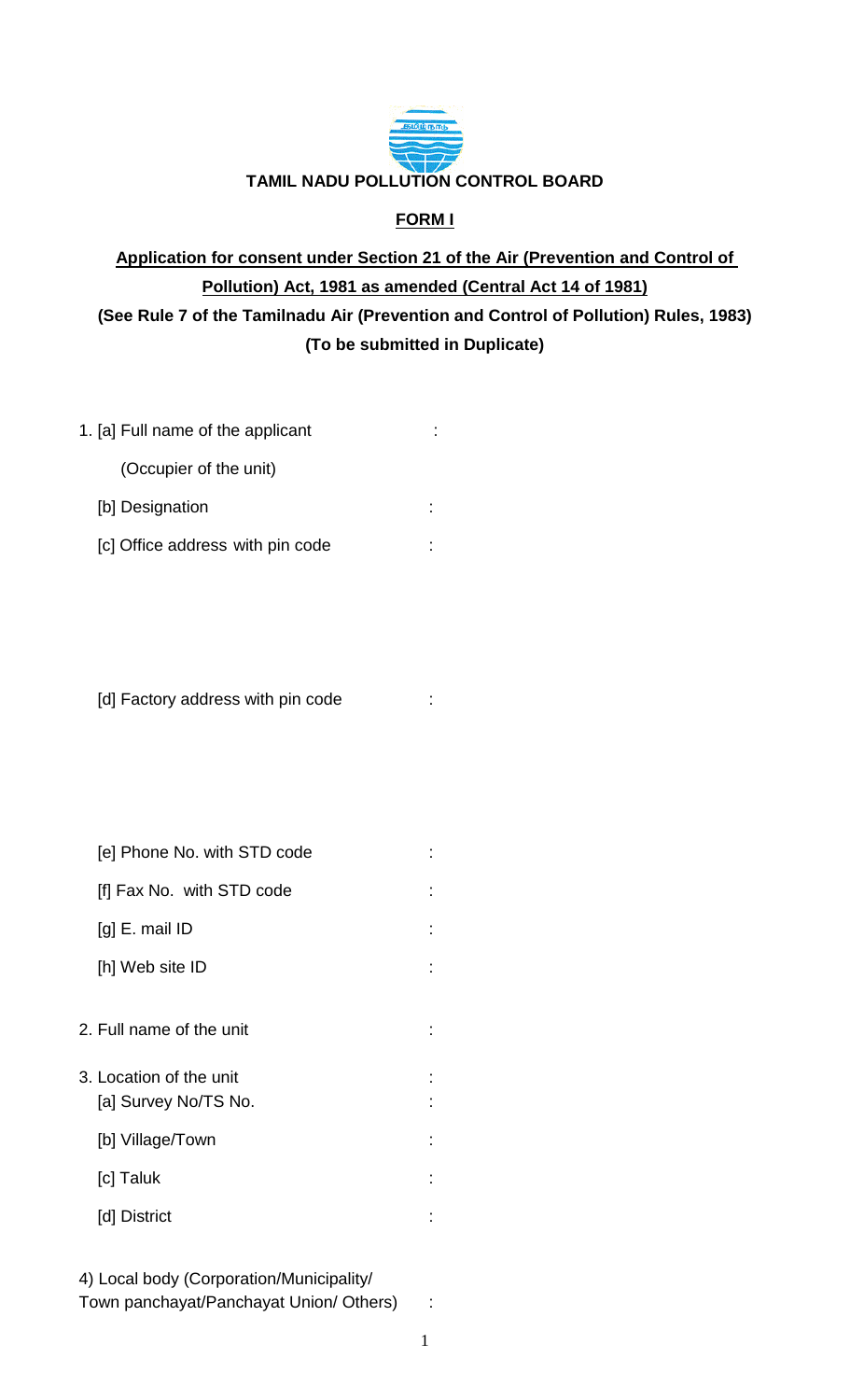| 5) Extent of land (in Hectares)       | : Owned | Leased |
|---------------------------------------|---------|--------|
| [a] Total                             |         |        |
| [b] Built up area                     |         |        |
| [c] Solid waste Storage/Disposal area |         |        |
| [d] Green Belt / Irrigation area      | ٠       |        |
| [e] Vacant area $\{a-(b+c+d)\}$       | ٠       |        |

### 6. Details of raw material used:

| SI. | Name of the raw material | Quantity | T/m or KL/m or | Principal use |
|-----|--------------------------|----------|----------------|---------------|
| No  |                          |          | Nos/m          |               |
| ٠   |                          |          |                |               |
|     |                          |          |                |               |
|     |                          |          |                |               |
|     |                          |          |                |               |
|     |                          |          |                |               |
|     |                          |          |                |               |
|     |                          |          |                |               |
|     |                          |          |                |               |
|     |                          |          |                |               |

## 7. Details of fuel used:

| SI. | Name of fuel | Point of use | Quantity  | Calorific | Ash content | Sulphur |
|-----|--------------|--------------|-----------|-----------|-------------|---------|
| No. |              |              | in T/d or | Value     |             | content |
|     |              |              | KL/d      |           |             |         |
|     |              |              |           |           |             |         |
|     |              |              |           |           |             |         |
|     |              |              |           |           |             |         |
|     |              |              |           |           |             |         |
|     |              |              |           |           |             |         |
|     |              |              |           |           |             |         |

# 8. Details of products manufactured: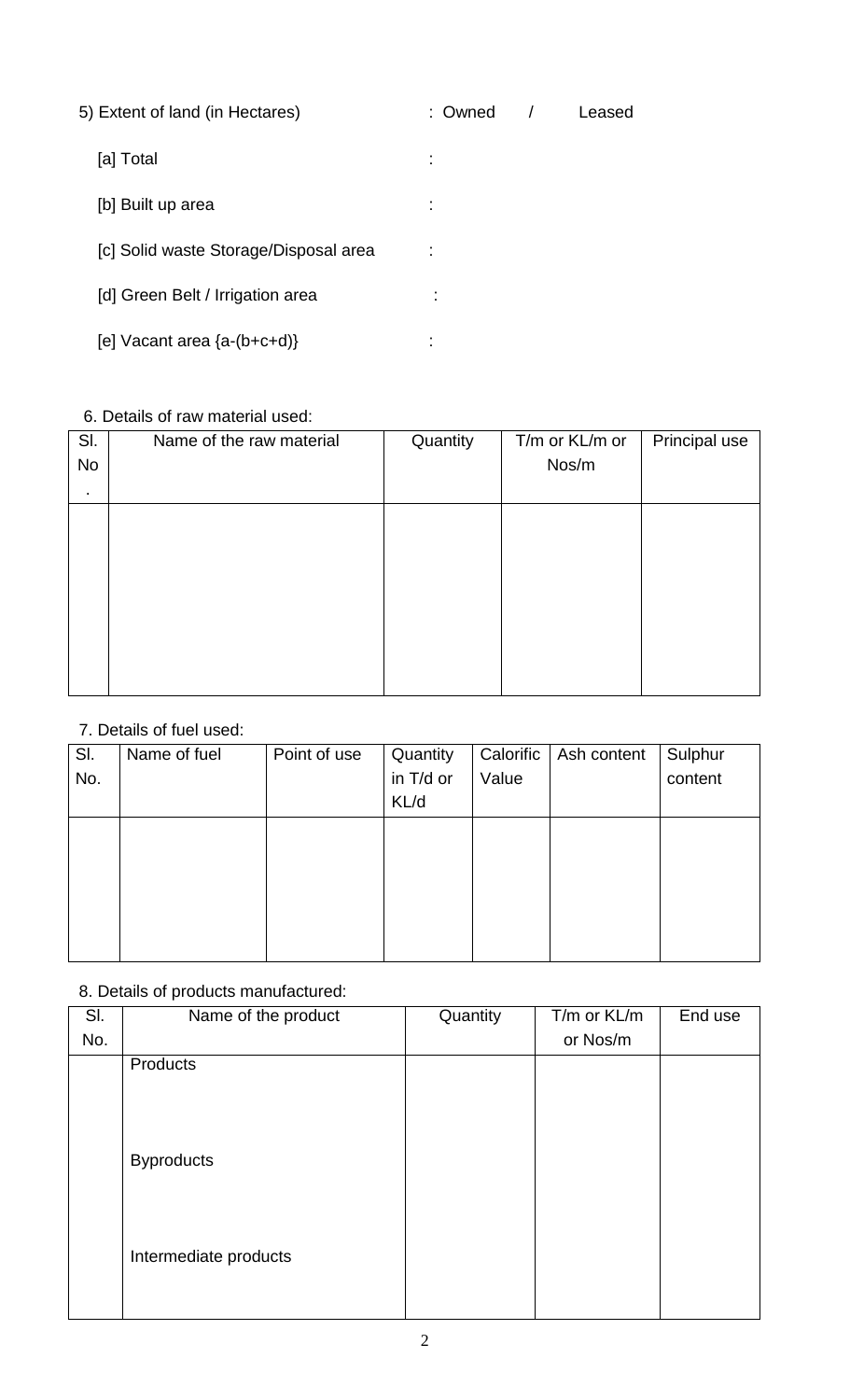#### 9. Manufacturing process in the control of the control of the control of the control of the control of the control of the control of the control of the control of the control of the control of the control of the control of

- 10. No. of Employees working per day : (including contract workers)
- 11. Date of commissioning intervals of the state of  $\sim$
- 12. Details of emission/noise sources:

| $\overline{\mathsf{SI}}$ | Source      | Control  |              | Stack details |           |          |                      | Fan/         |          |
|--------------------------|-------------|----------|--------------|---------------|-----------|----------|----------------------|--------------|----------|
| $\mathsf{No}$            |             | measures |              |               |           |          |                      |              | blower   |
| $\blacksquare$           |             |          | Material of  | Diameter      | Height    | Exit gas | Exit gas             | Maximum      | /pump    |
|                          |             |          | Construction | in $M$        | above GL  | velocity | temp in              | discharge in | capacity |
|                          |             |          |              |               | in Metres | in $m/s$ | $^{\circ}\mathrm{C}$ | $M^3/hr$     |          |
|                          |             |          |              |               |           |          |                      |              |          |
|                          |             |          |              |               |           |          |                      |              |          |
|                          |             |          |              |               |           |          |                      |              |          |
|                          | 1. Point    |          |              |               |           |          |                      |              |          |
|                          | sources of  |          |              |               |           |          |                      |              |          |
|                          | Emission    |          |              |               |           |          |                      |              |          |
|                          |             |          |              |               |           |          |                      |              |          |
|                          |             |          |              |               |           |          |                      |              |          |
|                          |             |          |              |               |           |          |                      |              |          |
|                          |             |          |              |               |           |          |                      |              |          |
|                          |             |          |              |               |           |          |                      |              |          |
|                          | 2. Fugitive |          |              |               |           |          |                      |              |          |
|                          | emission    |          |              |               |           |          |                      |              |          |
|                          |             |          |              |               |           |          |                      |              |          |
|                          |             |          |              |               |           |          |                      |              |          |
|                          |             |          |              |               |           |          |                      |              |          |
|                          |             |          |              |               |           |          |                      |              |          |
|                          |             |          |              |               |           |          |                      |              |          |
|                          |             |          |              |               |           |          |                      |              |          |
|                          | 3. Noise    |          |              |               |           |          |                      |              |          |
|                          |             |          |              |               |           |          |                      |              |          |
|                          |             |          |              |               |           |          |                      |              |          |
|                          |             |          |              |               |           |          |                      |              |          |
|                          |             |          |              |               |           |          |                      |              |          |

- 13. Total Gross Fixed Assets (GFA) (Rs. in Lakhs) :
- 14. Cost of Air Pollution control measures (Rs. in Lakhs) :

### 15. Details of habitation: (All the habitations located within 1KM radius of the unit)

| S.No. | Name of habitation | Distance in Kms | Population |
|-------|--------------------|-----------------|------------|
|       |                    |                 |            |
|       |                    |                 |            |
|       |                    |                 |            |
|       |                    |                 |            |
|       |                    |                 |            |
|       |                    |                 |            |
|       |                    |                 |            |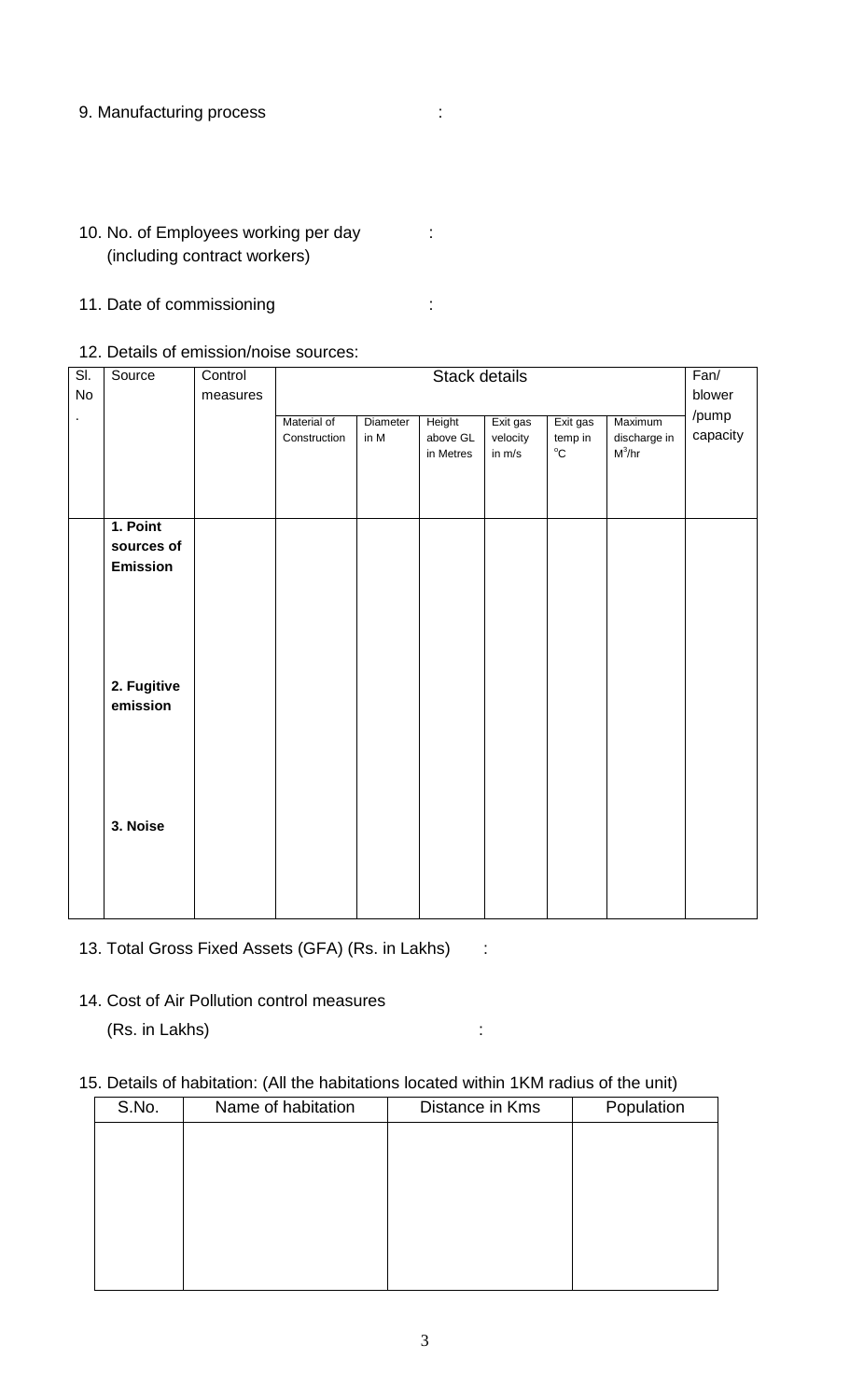| 16. [a] Name of the nearby Roadways                                                                                                                                                                                                                             |          |
|-----------------------------------------------------------------------------------------------------------------------------------------------------------------------------------------------------------------------------------------------------------------|----------|
| (NH / SH / MDR / ODR)                                                                                                                                                                                                                                           |          |
| [b] Distance from the site in Kms.                                                                                                                                                                                                                              |          |
| 17. [a] Land use classification of the site                                                                                                                                                                                                                     |          |
| [b] Authority which classified the land use                                                                                                                                                                                                                     |          |
| 18. Name and distance of the sensitive area like places<br>of Archeological importance, National Park, Wild Life<br>Birds sanctuary, Marine National Park, Mangrove<br>Forests, reserved forests, marsh lands if any located<br>within 10 KM radius of the unit |          |
| 19. Is the unit is located with in 1Km from marine<br>coastal area (sea, estuaries, back waters)<br>If Yes please mention the distance from the unit                                                                                                            | : Yes/No |
| 20. Name and address of all Directors / Partners                                                                                                                                                                                                                |          |

### **Declaration:**

- 1. I certify that all the information / data supplied are true and I have not suppressed any relevant information. I am aware that furnishing incorrect information / suppression of relevant information attracts the penal action under Chapter VI of the Air (Prevention & Control of Pollution) Act, 1981 as amended.
- 2. I hereby undertake to make a fresh application for consent in case of change in either of a product/point of discharge or in quantity of emission or of its quality,
- 3. I hereby undertake to abide by the directions/instructions issued by the Board from time to time.
- 4. I hereby undertake to apply for consent to operate/renewal of consent along with the required details 30 days prior to the expiry of consent order.

**Signature of the Applicant Name and designation** 

**Place: Date:**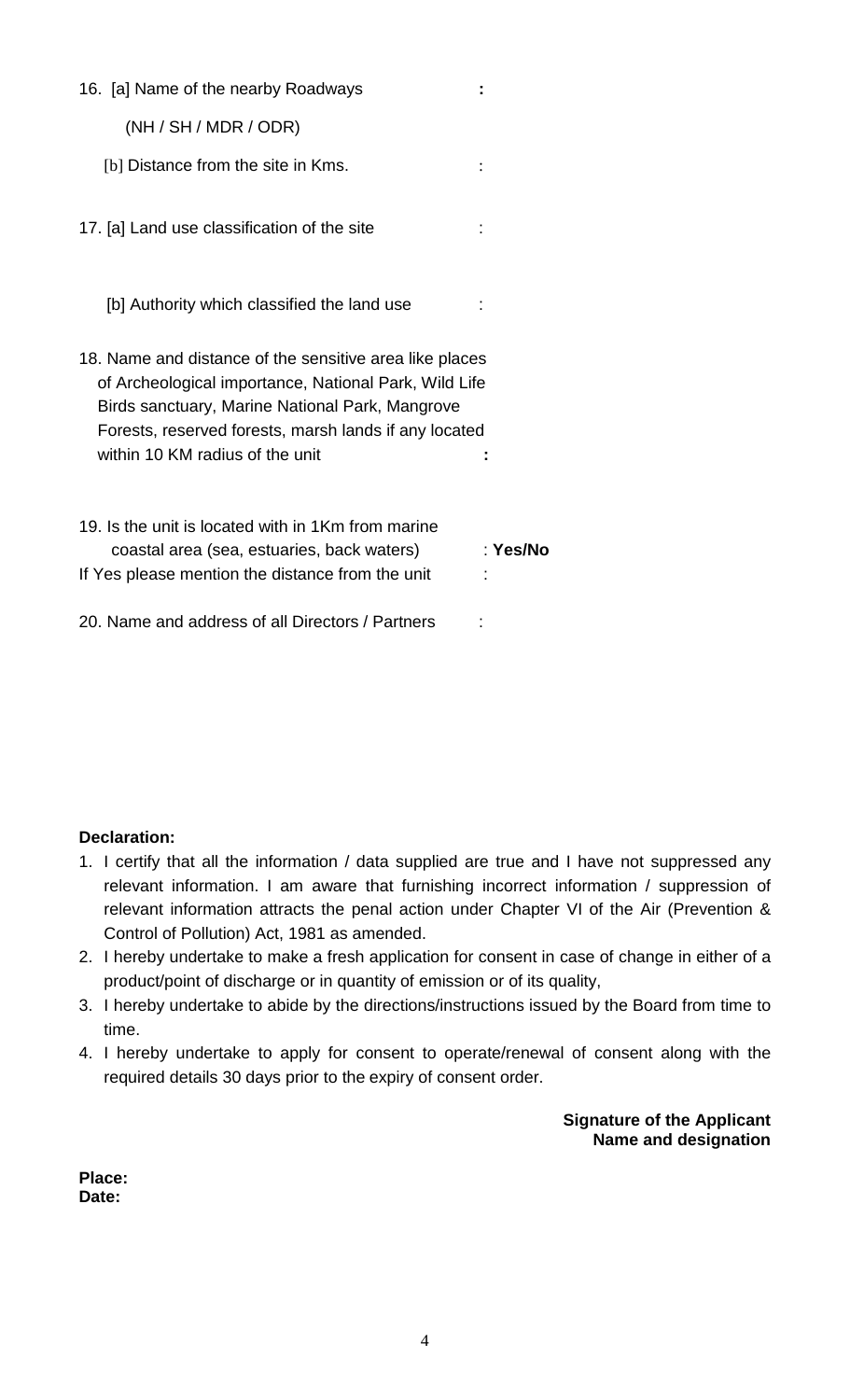# **LIST OF ATTACHMENTS TO BE ENCLOSED BY THE PROPONENTS ALONG WITH THE APPLICATION UNDER WATER & AIR ACTS (GREEN SITE / EXPANSION).**

| <b>SI</b>               | <b>Description</b>                                                | <b>Yes</b> | <b>No</b> | <b>Remarks</b> |
|-------------------------|-------------------------------------------------------------------|------------|-----------|----------------|
|                         | <b>A.GENERAL</b>                                                  |            |           |                |
| $\mathbf 1$             | A covering letter in duplicate stating the activities of industry |            |           |                |
|                         | clearly and requesting consent.                                   |            |           |                |
| $\mathbf{2}$            | Copy of sale Deed /Lease Deed or any other relevant               |            |           |                |
|                         | documents as proof to ensure possession of the site/factory       |            |           |                |
|                         | for which application is made by the applicant.                   |            |           |                |
| $\mathbf{3}$            | Copy of Memorandum of Articles in case of Public/Private          |            |           |                |
|                         | sectors or registered partnership deed in case of partnership     |            |           |                |
|                         | company.                                                          |            |           |                |
| 4                       | Layout plan showing the location of various process               |            |           |                |
|                         | equipments, utilities like boiler, generator etc, effluent        |            |           |                |
|                         | treatment plant, outlet location, non-hazardous<br>and            |            |           |                |
|                         | hazardous waste storage yard.                                     |            |           |                |
| 5                       | Detailed manufacturing process for each product along with        |            |           |                |
|                         | detailed process flow chart.                                      |            |           |                |
| 6                       | Details of Water and Material balance for each products and       |            |           |                |
|                         | process.                                                          |            |           |                |
| $\overline{\mathbf{7}}$ | Topo sketch showing the distance of water bodies, roads,          |            |           |                |
|                         | existing/proposed residential areas, agricultural<br>lands,       |            |           |                |
|                         | important religious locations, educational institutions, ancient  |            |           |                |
|                         | monuments, archeological places and other sensitive areas         |            |           |                |
|                         | for 1 KM. radius from the units. (Preferably Map drawn to         |            |           |                |
|                         | scale).                                                           |            |           |                |
| 8                       | Land use classification certificate as obtained from CMDA /       |            |           |                |
|                         | DTCP/LPA.                                                         |            |           |                |
| 9                       | Break up details for the Gross fixed Assets duly certified by     |            |           |                |
|                         | an Auditor                                                        |            |           |                |
| 10                      | Ground water clearance details (if required)                      |            |           |                |
| 11                      | Demand Draft for consent fees under Water and Air Acts.           |            |           |                |
| 12                      | All the documents must be authenticated with signature of         |            |           |                |
|                         | the Occupier of the unit.                                         |            |           |                |
|                         | <b>B: ETP/ APC MEASURES (If applicable)</b>                       |            |           |                |
| 13                      | In case of trade effluent generating units, Effluent              |            |           |                |
|                         | Treatment proposal must be enclosed which must contain            |            |           |                |
|                         | details including breakup quantity of water requirement with      |            |           |                |
|                         | sources, breakup quantity of trade effluent, sources of trade     |            |           |                |
|                         | characteristics<br>0f<br>effluent,<br>wastewater,<br>treatment    |            |           |                |
|                         | methodology, mode of disposal, design criteria for various        |            |           |                |
|                         | units, detailed drawing of Effluent Treatment Plant and its       |            |           |                |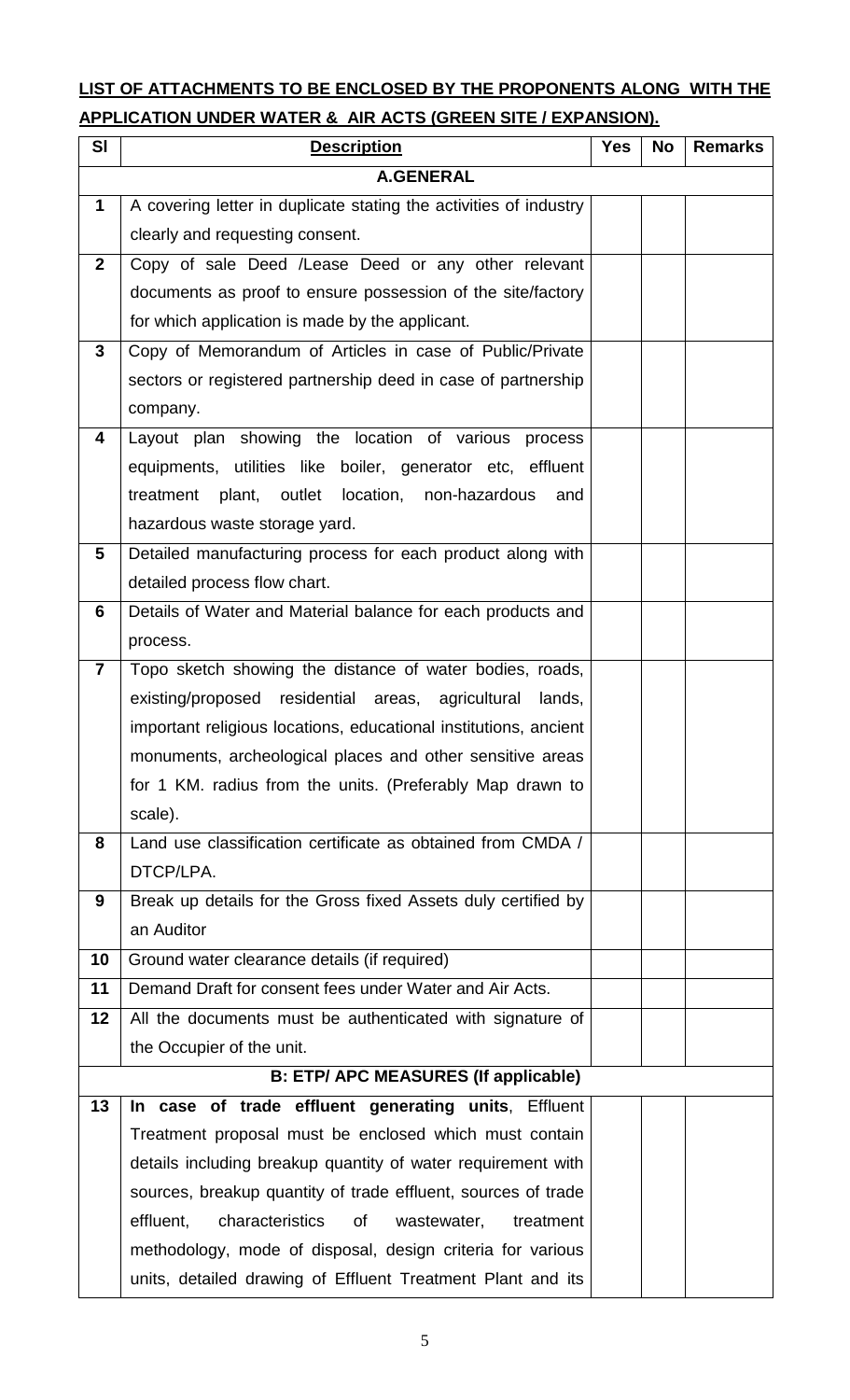|    | layout, diagram showing the hydraulic profile and mode of                                                         |  |  |
|----|-------------------------------------------------------------------------------------------------------------------|--|--|
|    | disposal of treated effluent and its adequacy.                                                                    |  |  |
|    |                                                                                                                   |  |  |
| 14 | In case of any emission from the process Air pollution                                                            |  |  |
|    | control measures proposal must be enclosed which must                                                             |  |  |
|    | contain the details regarding fuels used, sources of emission,                                                    |  |  |
|    | characteristics, concentration and quality of pollutant,                                                          |  |  |
|    | proposal along with design criteria and drawing for the                                                           |  |  |
|    | proposed APC measures, adequacy of Air Pollution Control                                                          |  |  |
|    | measures and stack, odour causing operations and its                                                              |  |  |
|    | specific odour control measures.                                                                                  |  |  |
| 15 | In case of noise pollution, details regarding sources along                                                       |  |  |
|    | with control measures of noise pollution.                                                                         |  |  |
|    | C: HAZARDOUS / NON-HAZARDOUS SOLID WASTE (if applicable)                                                          |  |  |
| 16 | In case of non-hazardous solid waste generation, details                                                          |  |  |
|    | regarding source with exact quantity of solid waste and its                                                       |  |  |
|    | method of collection and treatment with extent of earmarked                                                       |  |  |
|    | area for its disposal.                                                                                            |  |  |
| 17 | In case of hazardous solid waste generation, details                                                              |  |  |
|    | regarding source with exact quantity of hazardous waste and                                                       |  |  |
|    | its method of collection, treatment and disposal                                                                  |  |  |
|    | D: HANDLING OF HAZARDOUS CHEMICALS (if applicable)                                                                |  |  |
| 18 | In case of hazardous chemicals used as raw materials, the                                                         |  |  |
|    | Material Safety Data sheets (MSDS) should be enclosed for                                                         |  |  |
|    | each and every item. If the quantity of the hazardous                                                             |  |  |
|    | chemicals handled is more than the threshold limit the unit                                                       |  |  |
|    | shall furnish any one or combination of the following                                                             |  |  |
|    | documents as required under the MSIHC Rules:                                                                      |  |  |
|    | Risk assessment report/Onsite emergency preparedness                                                              |  |  |
|    | plan/Off site emergency preparedness plan.                                                                        |  |  |
| 19 | In case of transport of hazardous chemicals, details of                                                           |  |  |
|    |                                                                                                                   |  |  |
|    |                                                                                                                   |  |  |
|    | chemicals transported, method of transport and its safety<br>measures should be enclosed                          |  |  |
|    |                                                                                                                   |  |  |
| 20 | E: UNITS ATTRACTING EIA NOTIFICATION, CRZ NOTIFICATION<br>Industries attracting EIA Notification shall submit TOR |  |  |
|    | obtained from the MOEF/SEIAA and the Environmental                                                                |  |  |
|    |                                                                                                                   |  |  |
| 21 | Impact Assessment Report prepared as per the above TOR.<br>Attraction of CRZ Notification (if so details thereon) |  |  |
| 22 | Agreement with the Common facility (if applicable)                                                                |  |  |

 **Signature of the Applicant Name and designation**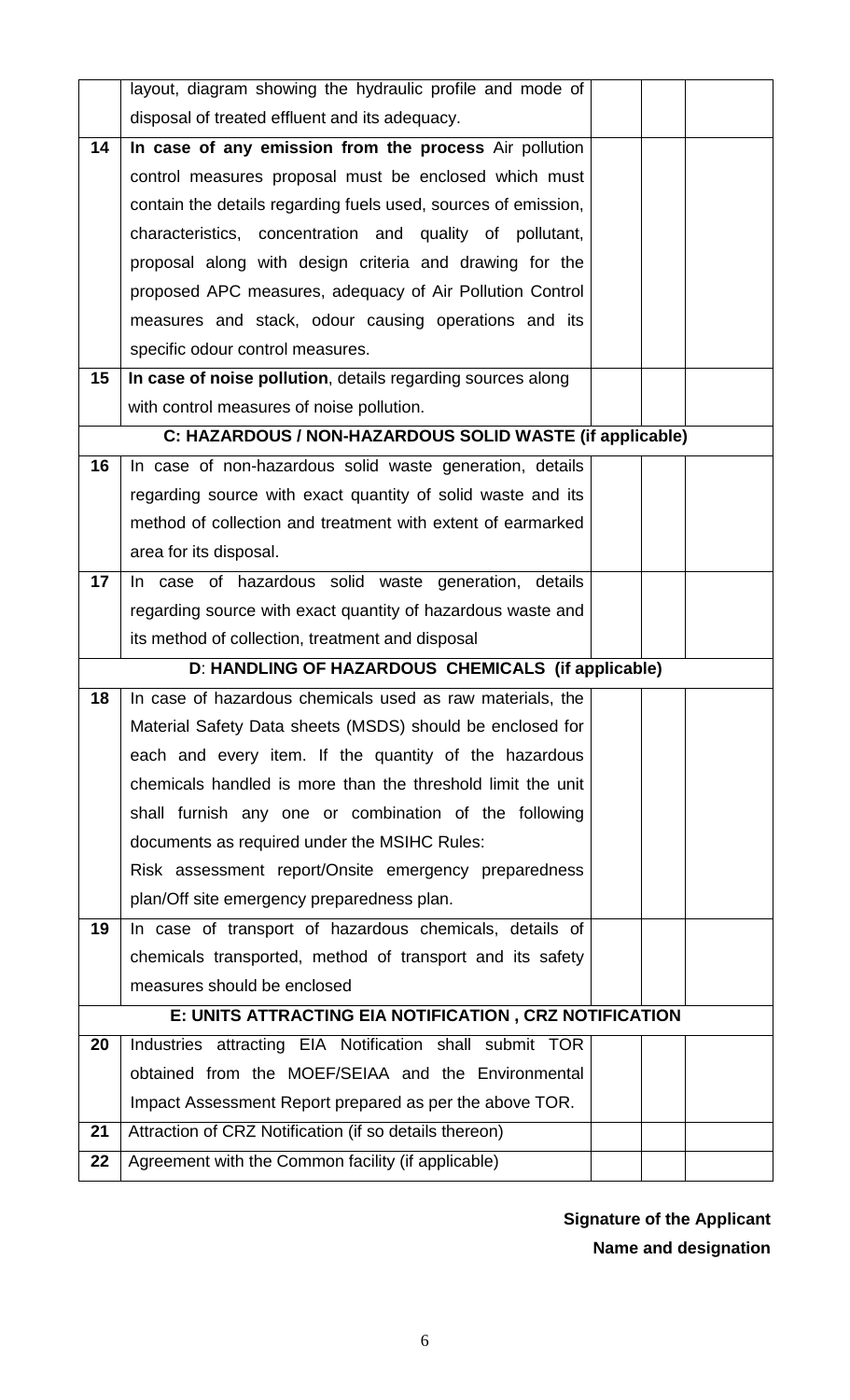#### **AIR ACT INSTRUCTION FOR THE APPLICANT FOR FILLING UP OF THE FORM**

The notes are given only for those items for which explanation is considered desirable.

#### **General Instructions**

- 1. Application must be completed in all respects and all the relevant enclosures as listed in the check list must be attached. Incomplete applications will not be accepted.
- 2. All the attachments must be signed by the applicant of the industry
- 3. Applications must be filed only by the Occupier of the industry or those authorized by the company to act as occupier of the industry.
- 4. All the details required must be filled up. If the details asked is not relevant, it must be mentioned as "Not applicable"
- 5. Application along with all the enclosures must be submitted in **duplicate**.
- 6. Furnishing of incorrect information/ data and suppressing information is an offence punishable under the Water (Prevention & Control of Pollution) Act, 1974 as amended and the Air (Prevention & Control of Pollution) Act, 1981 as amended
- 7. Wherever the space provided in the application form is not adequate, please furnish them as annexure in the format requested.

#### **Itemwise instructions**

- 8. Item no. 1 Here please provide the name and address of the applicant. The applicant shall be either the occupier of the unit or a person duly authorized by the Board of Directors in the case of limited companies or authorized by partners/proprietor in the case of partnership/proprietorship concerns. "Occupier" in relation to any factory or premises, means the person who has control over the factory or the premises, and includes, in relation to any substance, the person in possession of the substance. Please enclose a copy of the authorisation.
- 9. Item No. 2 Here give the name of the industry/institution/factory etc., under which the business is carried out. If the applicant has more than one unit in the same name in TN, a distinction may be made in the name. Ex. Unit I & Unit II, Power Dn., Chemical Dn., etc.
- 10. Item No.3 Here furnish the details of survey numbers in which the industry is in existence or proposed to be established, name of the village, taluk and district. Please provide all the SF numbers, If sufficient space is not available provide as annexure. All SF numbers should match with SF numbers in the land document. Please provide it even if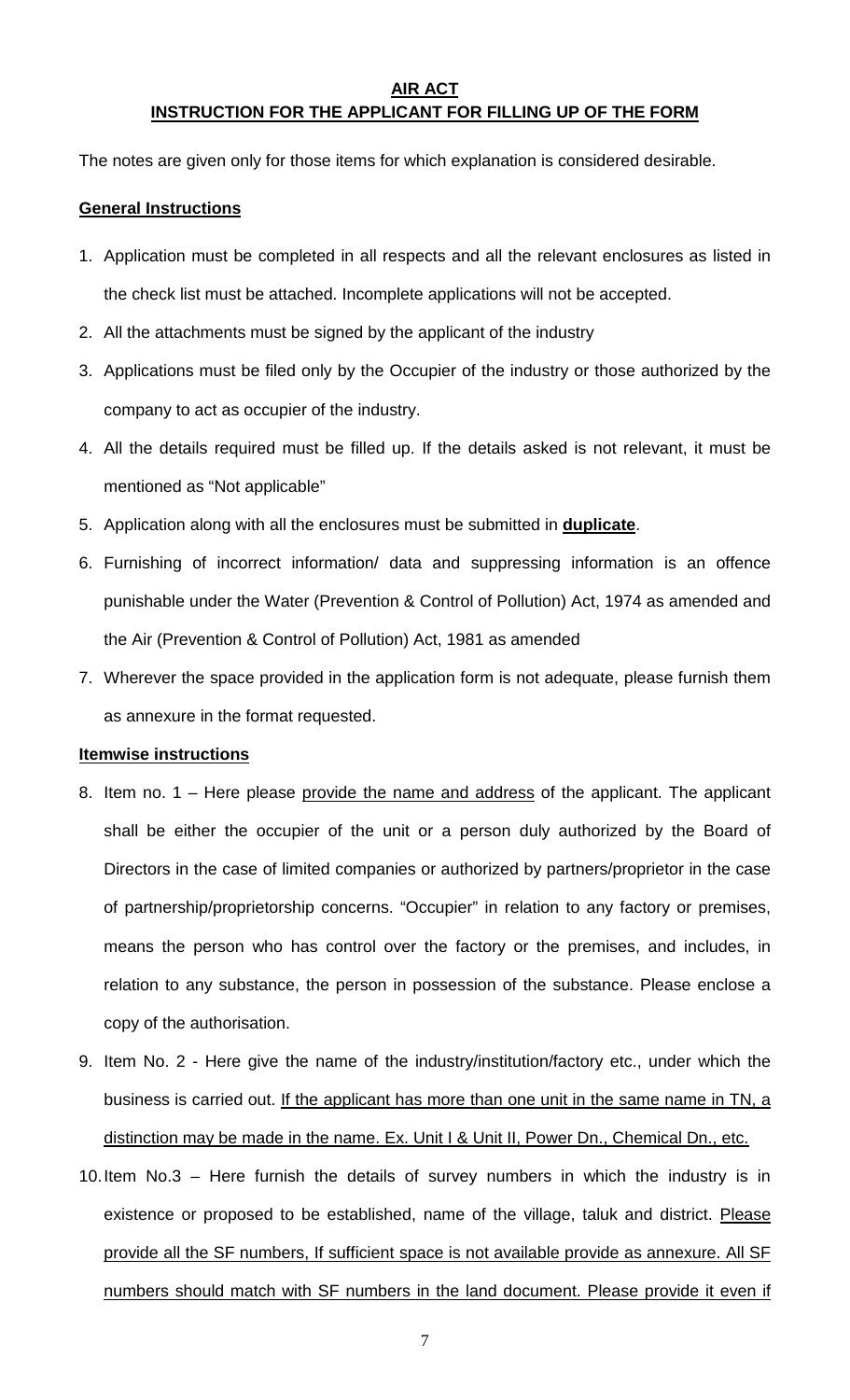you are a lessee. The unit shall enclose a copy of all the land document with the application. If on lease provide lease agreement that indicates the SF No. and the lease value along with the copy of the land document.

- 11. Item No.4 Here mention the name of the local body under which the industry is located or proposed to be located.
- 12. Item No. 5 Here mention as 'owned' if the land is owned by the company/partner/proprietor as the case may be. If the land is taken on lease then mention as "leased". 1. Built up area: It includes area allocated for buildings, roads and pavements, etc. To convert the built up area from  $M^2$  to hectares, divide it by 10000. (Ex. Built up area  $200$  M<sup>2</sup> is 0.02 Hec). 2. Irrigation area: Area allocated for developing crops using the treated effluent both within the premises and outside. 3. Green belt area: Area allocated for lawns, gardens and trees within the premises. 4. Solid waste storage area: Area allocated for temporary storage/permanent disposal of non hazardous and hazardous wastes
- 13. Item No. 6 Here mention the details of raw materials used and their quantity of consumption. If the space provided in the application is not adequate then provide them as annexure in the same format. Principle use: Please indicate the purpose for which this raw material is used. Ex. Ammonia : To produce urea, NaOH: For degreasing
- 14. Item No.7 Here please furnish the details of fuel used in t/day. Under "Point of use" please indicate where it is used example: boiler/ DG set/ furnace, etc. Please enclose a copy of the specification of each fuel as obtained from the supplier
- 15. Item No. 8 Here mention the name and the quantity of products/by products/intermediate products manufactured. The unit of production must be same as the unit mentioned in raw material column. (i.e. if the raw materials are given in t/day, then the product unit must also be in t/day). If the space provided in the application is not adequate, please provide them as annexure in the same format. If the unit proposes to manufacture/store/handle hazardous chemicals, the unit shall provide MSDS for all the chemicals. If the quantity is more than the threshold limit prescribed in the MSIHC Rules, please furnish any one or combination of the following documents depending upon the legal requirement. Risk assessment report/On site emergency preparedness plan/Off-site emergency preparedness plan.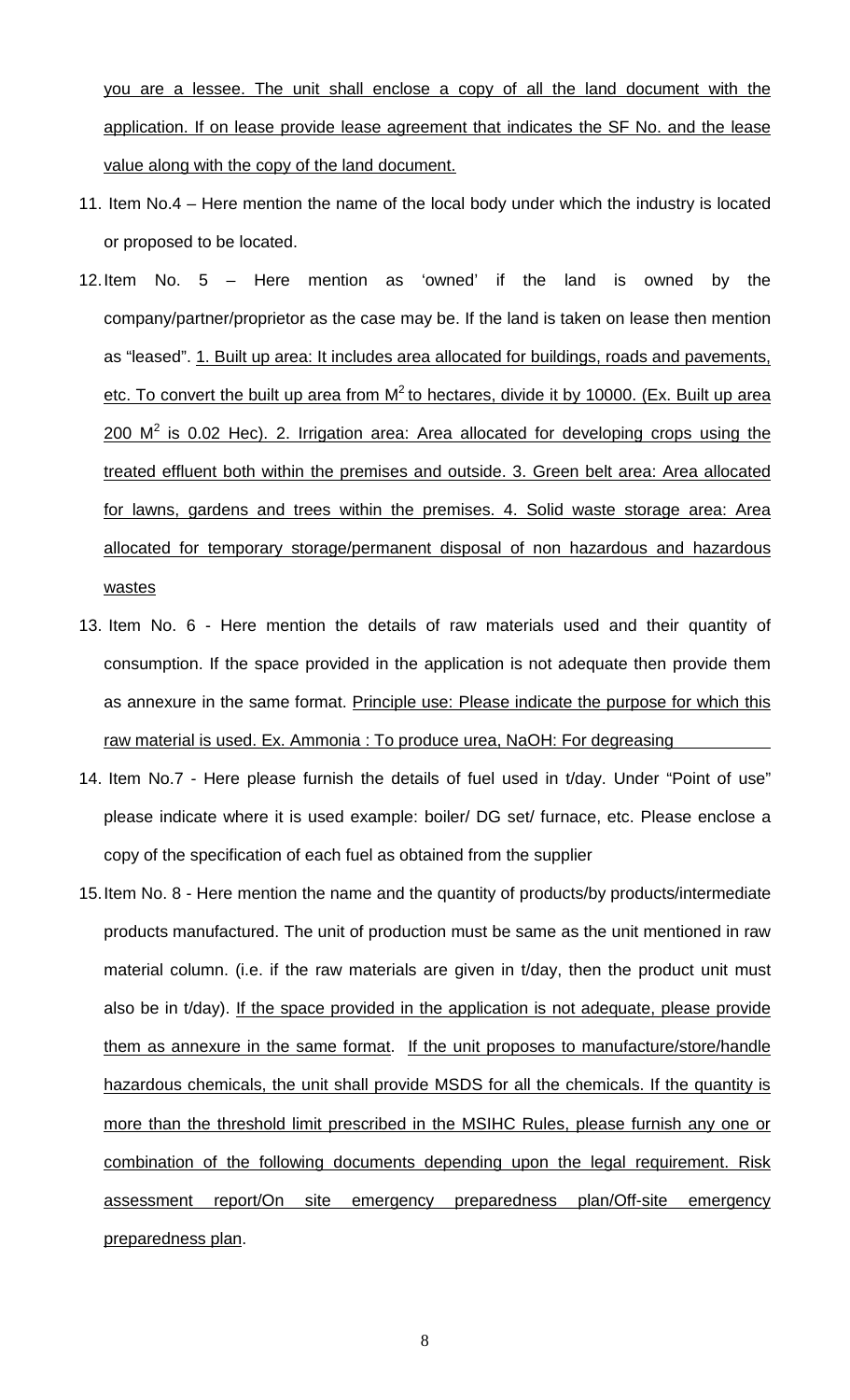- 16. Item No. 9 Here please furnish manufacturing process for all the products. If the space provided is not adequate, please provide them as annexure. Please enclose a detailed description of the manufacturing process and flow chart for each product, sources of effluent generation, sources of emission and noise generation, along with material balance and water balance
- 17. Item No.11 Here mention the date of commissioning. In case the unit is in existence please furnish proof for date of commissioning. In case of proposed unit please furnish the probable date of commissioning or indicate as "proposed"
- 18. Item No. 12 Here please indicate the sources of air emission from point source (ex. Boiler), fugitive emission (ex. Raw material storage area) sources and source of noise generation (ex. Compressor). Under "Control measures" please indicate special control measures like bag filters, water sprinklers, acoustic enclosures etc. If the unit has provided only stack to the source then indicate "Nil" in this col. The diameter of the stack at the top, height of stack from ground level must be in meters. Please restrict to major 20 sources (all three types put together) in the application and provide the remaining as annexure in the same format. Please furnish a detailed technical proposal with drawings for the emission control measures and noise control measures. Please attach detailed design, plan and cross sectional drawings of the emission control devices and noise control devices.
- 19. Item No. 13 Here the Gross fixed asset (GFA) means the gross value of land, building, plant & Machineries and all other fixed assets. Existing unit shall substantiate it with a copy of latest balance sheet or auditor certificate. If the unit is on lease land or building or both, land and building component of GFA shall be 20 years lease value. Ex if the monthly lease value is Rs 10000, then the land and building cost is 10000 x 12 x 20, ie Rs 24,00,000.
- 20. Item No.14 Here mention the cost of air pollution control measures along with cost of mechanical equipments.
- 21. Item No. 15 Here please enclose a topo sketch showing the habitations, roads, water bodies, reserve forest, state boundary and other prominent features located within 1Km from the boundary of the premises. In case the industry is located within 10 km from the state boundary, please indicate the distance of state boundary from the unit.